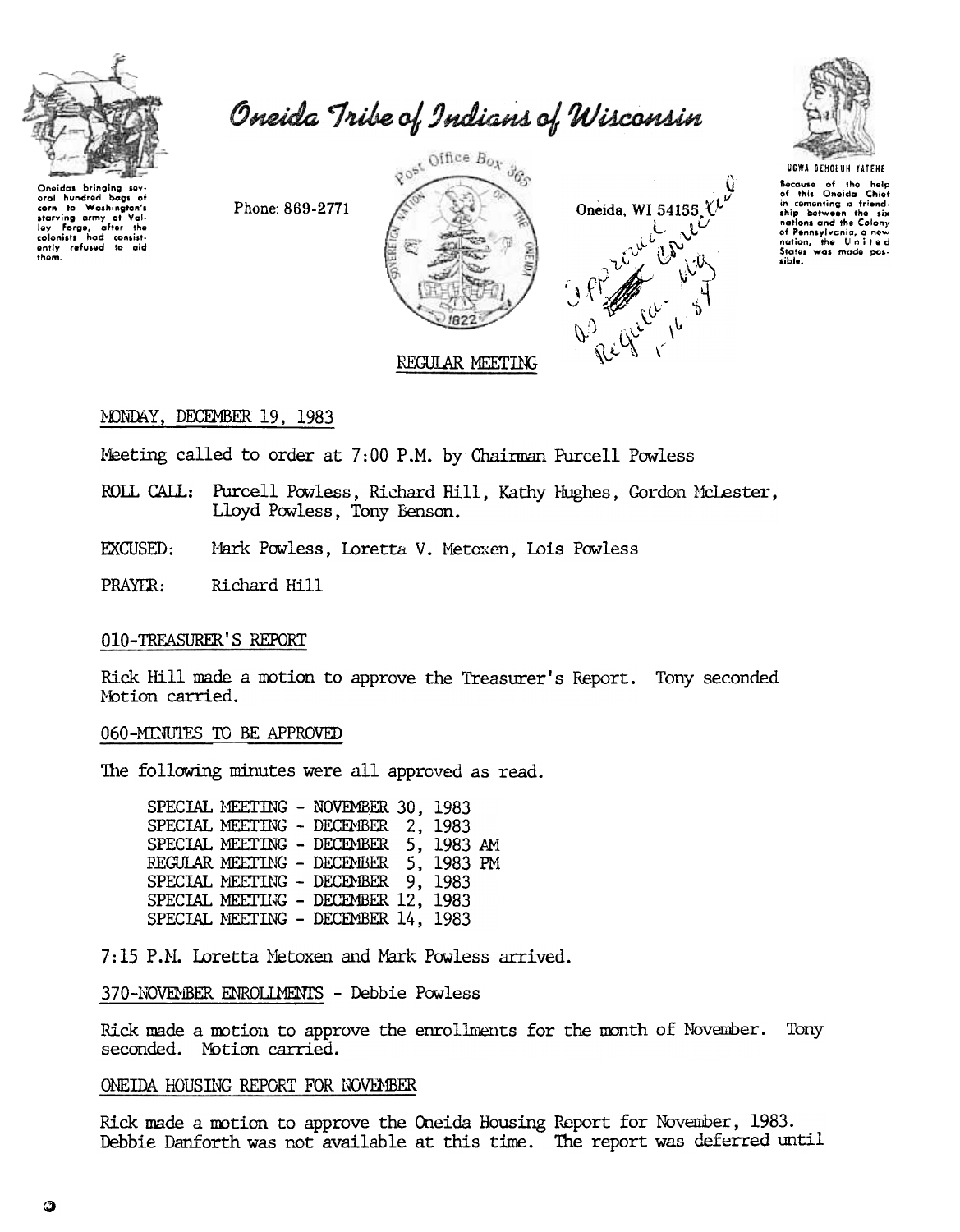Oneida Tribe of Indians of Wisconsin Regular Meeting - December 19, 1983 Page 2

Oneida Housing Report (Continued)

Debbie can be available.

200-LAND COMMITTEE MINUTES OF  $12/13/83$  - Chris Doxtator

- 1 Recommendation of Land Committee to approve of the following proposed leases: Kenneth & Carolyn Skenandore - Shady Drive, Resolution #12-19-83-A Barbara Skenandore - County "H", Resolution #12-19-83-B Tony moved to approve both leases. Rick Hill seconded. Motion carried.
- 2. Recommended by Land Committee that the Oneida Housing Authority be granted an easement and in the meantime, the tribe identify funds to assist in the cost of moving Beverly Metoxen's trailer, as her trailer is sitting on a drain field and will eventually have to be moved. Nark made a motion to direct the Finance & Appropriations Committee to identify funds to assist in the cost of moving Beverly l'etoxen's trailer. Lloyd seconded. Motion carried.
- 3 Recommendation to accept Mike Schaepe's report. Kathy moved to approve Mark seconded. Motion carried.
- 4. Rose Gregor requests that those people on limited incomes (RNIP/AFDC) be allowed to pay \$12.00 per load of wood. Loretta made a motion to have those people on limited incomes (RNIP/AFDC) be allowed to pay \$12.00 per load of wood provided that the needs of the elderly are met first. Lloyd seconded. Lloyd, Loretta, Tony voted yes. Rick, Gordon, Kathy voted no. Mark abstained. Chairman voted yes. Motion carried.
- 5. Recommendation of Land Connittee to accept Land Office report. Mark moved to approve. Loretta seconded. Motion carried.
- Recommendation for rental of Pearl Street Unit. The following applicants 6. were recommended: William Skenandore, Yvonne John, Patricia Baird in that order. Rick moved to approve William Skenandore as first choice. Kathy seconded. Motion carried.
- 7 A list of land offers were presented and discussed for referral to the Negotiating Committee, out of ten (10) offers, the Committee recommends to pursue the following:
	- a. Refer the Vandeberg land on "J" of 70 acres to Negotiating Committee.
	- b. Refer the Eugene Powless property to Negotiati
	- Committee.<br>c. Refer the 31 acres of land on "GE" and 54 to the Negotiating Committee.

Lloyd made a motion to approve the above recommendations. Rick seconded Mark abstained. Motion carried.